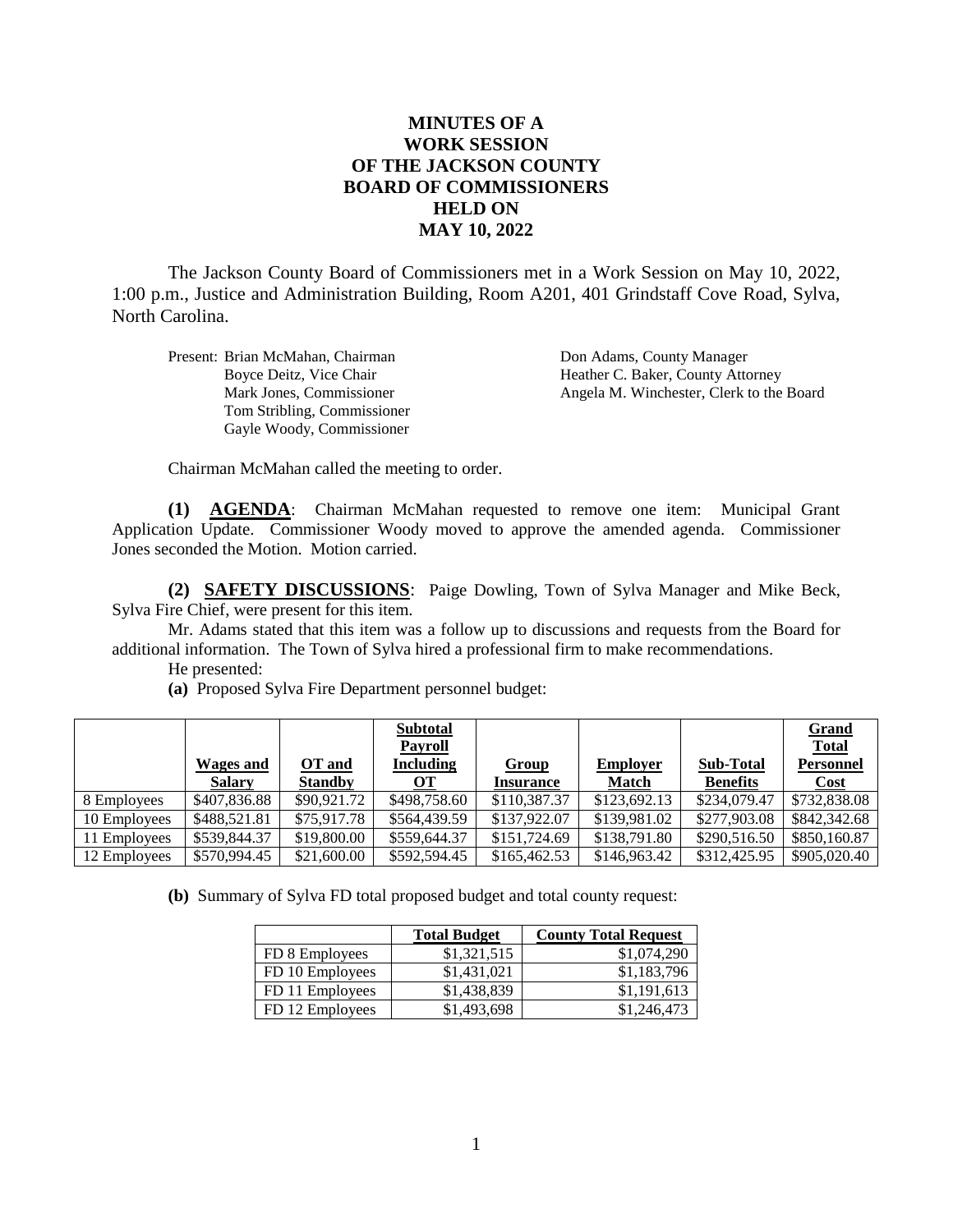**(c)** Summary of new county funds / taxes needed for request

|              | <b>Additional</b> |                  | <b>Less Current</b> | <b>Additional</b> | <b>Additional</b> |
|--------------|-------------------|------------------|---------------------|-------------------|-------------------|
|              | <b>Personnel</b>  | <b>Budget</b>    | <b>Personnel</b>    | <b>Funds</b>      | Tax               |
|              | <b>Costs</b>      | <b>Shortfall</b> | <b>Costs</b>        | <b>Needed</b>     | <b>Needed</b>     |
| 8 Employees  | \$732,838.08      | \$45,386.00      | (\$135,012.00)      | \$643,212.08      | 0.0055            |
| 10 Employees | \$842,342.68      | \$45,387.00      | (\$135,012.00)      | \$752,717.68      | 0.0065            |
| 11 Employees | \$850,160.87      | \$45,387.00      | (\$135,012.00)      | \$760,535.87      | 0.0065            |
| 12 Employees | \$905,020.40      | \$45,387.00      | (\$135,012.00)      | \$815,395.40      | 0.0070            |

**(d)** Budget and Tax Rate to provide additional EMS/Rescue Services:

| <b>Description</b>                                             | Amount         | <b>Tax Rate</b> |
|----------------------------------------------------------------|----------------|-----------------|
| Harris Contract Wage Increase                                  | \$237,690.00   |                 |
| Glenville-Cashiers Rescue Wage Increase                        | \$289,676.00   |                 |
| Loan - GCRS Building Project                                   |                |                 |
| \$4,500,000 @ 4.5% 20 years                                    | \$343,596.40   |                 |
| Previous allocation for Building Project                       | (\$147,687.00) |                 |
| <b>Total Expenditures for new Ambulance and Rescue Expense</b> | \$723,275.40   | 0.0062          |

**(e)** Projected Aquatics Center costs:

| <b>Description</b>                               | Amount         | <b>Tax Rate</b> |
|--------------------------------------------------|----------------|-----------------|
| 20 million over 15 years @ 3.228% - Debt Payment | \$1,952,701.00 | 0.0168          |
| <b>Original Projected Operational Costs</b>      | \$380,324.00   | 0.0033          |
| Loan - GCRS Building Project                     |                |                 |
| <b>Total Projected Annual Costs</b>              | 2,333,025.00   | 0.0201          |

Only the debt payment cost of \$1,952,701 needed to be budgeted for FY22-23

**(f)** Budget and Tax Rate to provide additional Fire Services, Rescue Services, EMS Pay and Aquatics Center:

| <b>Description</b>                                        | Amount         | <b>Tax Rate</b> | Amount         | <b>Tax Rate</b> |
|-----------------------------------------------------------|----------------|-----------------|----------------|-----------------|
| Total Expenditures for New EMS and Rescue Expense         | \$723,275.40   | 0.0062          | \$723,275.40   | 0.0062          |
|                                                           | 8 Employees    |                 | 11 Employees   |                 |
| <b>Total Sylva Request for Fire Services</b>              | \$643,212.08   | 0.0055          | \$760,535.87   | 0.0065          |
| Total Funds/Taxes needed for EMS/Rescue and Fire Requests | \$1,366,487.48 | 0.0118          | \$1,483,811.27 | 0.0128          |
| Projected Aquatic Center Debt Service Cost                | \$1,952,701.00 | 0.0168          | \$1,952,701.00 | 0.0168          |
| <b>TOTAL - all costs with associated Tax Increase</b>     | \$3,319,188.48 | 0.0285          | \$3,436,512.27 | 0.0296          |

**(g)** Ms. Dowling stated that she realized the need for a study since the Town had never operated a 24-hour department and because of the Federal Labor Standards. They hired Bucket Brigade Consulting, LLC to provide a professional recommendation. They requested recommendations on making the transition from a volunteer department to a split/paid department. They also requested that Bucket Brigade review their budget to make sure they included the ancillary costs associated with a full 24-hour operation.

She reached out to two firms, but selected Bucket Brigade Consulting, LLC, who came highly recommended. They had worked with small towns and departments similar in size. The staffing study was aimed to have an outside consultant's view of the staffing options of the fire department. The study revealed several options for career staffing and how it affected FLSA rules.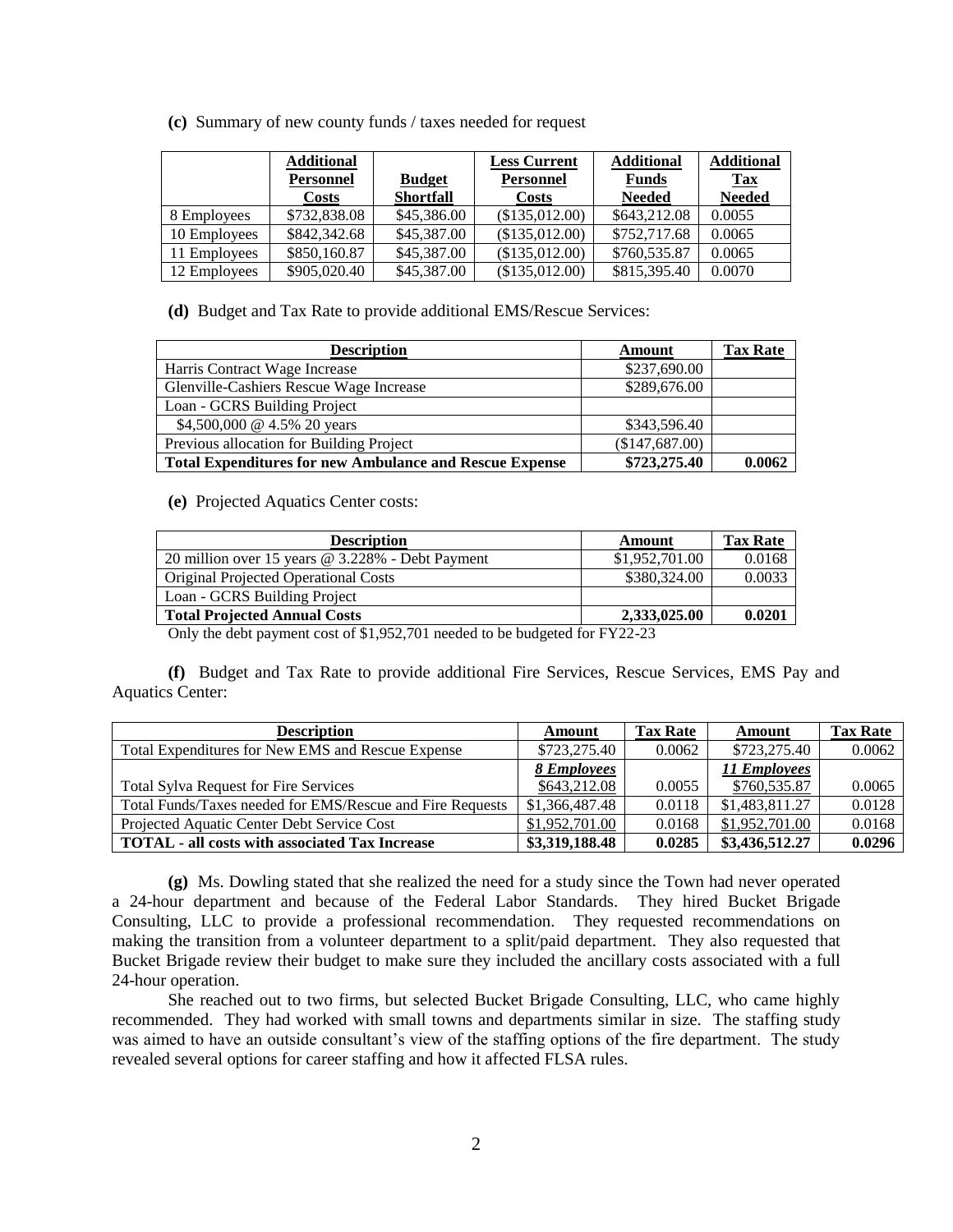Bucket Brigade interviewed the Town Manager, Town Staff and Fire Department personnel. They looked at similar departments, studied the station and apparatus of the Fire Department, as well as the call statistics. The option Bucket Brigade recommended was Option #2: Staff the Fire Department with eight career personnel on shift, one career day-time floater/administrative firefighter and two Chief Officers operating on a 24 on shift/72 off shift schedule.

Mr. Adams stated that Option #1 was a 24/48 shift for eight employees. Option #2 was a 24/72 shift for 11 employees. There were other options as well, but the recommendation from Bucket Brigade Consulting, LLC was for Option #2.

General discussions were held.

Chairman McMahan stated that Jeff Cash, President of Bucket Brigade Consulting, LLC and Quentin Cash, Vice President of Bucket Brigade Consulting, LLC, had both been heavily involved in the State Firemen's Association and nationally accredited organizations. The did a lot of good work.

Commissioner Jones asked if this would be a tax increase for citizens in the city limits?

Ms. Dowling stated they had not gone down that road yet. The value of their penny was \$49,000. They were currently putting approximately \$200,000 into the fire department.

Commissioner Deitz asked how much Sylva taxes would increase?

Ms. Dowling stated that there would be no increase.

Commissioner Deitz stated that this would not cause Sylva taxes to increase nor the Sylva budget to increase.

Ms. Dowling stated that was correct as far as an increase in costs.

Chairman McMahan noted that going forward in the future, these would be Town of Sylva employees and would be included in their benefits package. They did not know what those future implications would be for the town. That fiscal year would seem like a zero sum, but in future budget years, there would be an increase.

Commissioner Woody stated that she lived in Dillsboro, but was in the Sylva Fire District. It did serve a larger area in the county as well.

General discussions were held.

Commissioner Woody asked for more explanation and clarification on overtime.

Mr. Adams stated that he believed the decision between eight and eleven employees was really going to impact how they would shift from then on. Overtime would change based on the number of employees and based on the type of shift they went with. If the Board went with eight employees, it would put them in a permanent 24/48 shift. They could try to change it later, but it would be difficult.

Regarding overtime, there were different rules for firefighters and safety personnel. When talking about built-in overtime, with a 24/48 shift, the person would work 48 hours total in the week. The scheduling would create the built-in overtime. This was why the 24/72 shift would reduce the built-in overtime. There would be overtime for other situations such as people using sick or vacation time and others would cover the shift. Eventually, they would talk about part-time that would help with covering shifts.

Commissioner Deitz requested additional information about what the hourly rate would be.

Mr. Adams stated they would bring that information back to the Board.

Ms. Fox noted that it would be a 28 workday period with any time over 212 hours being overtime.

General discussions were held.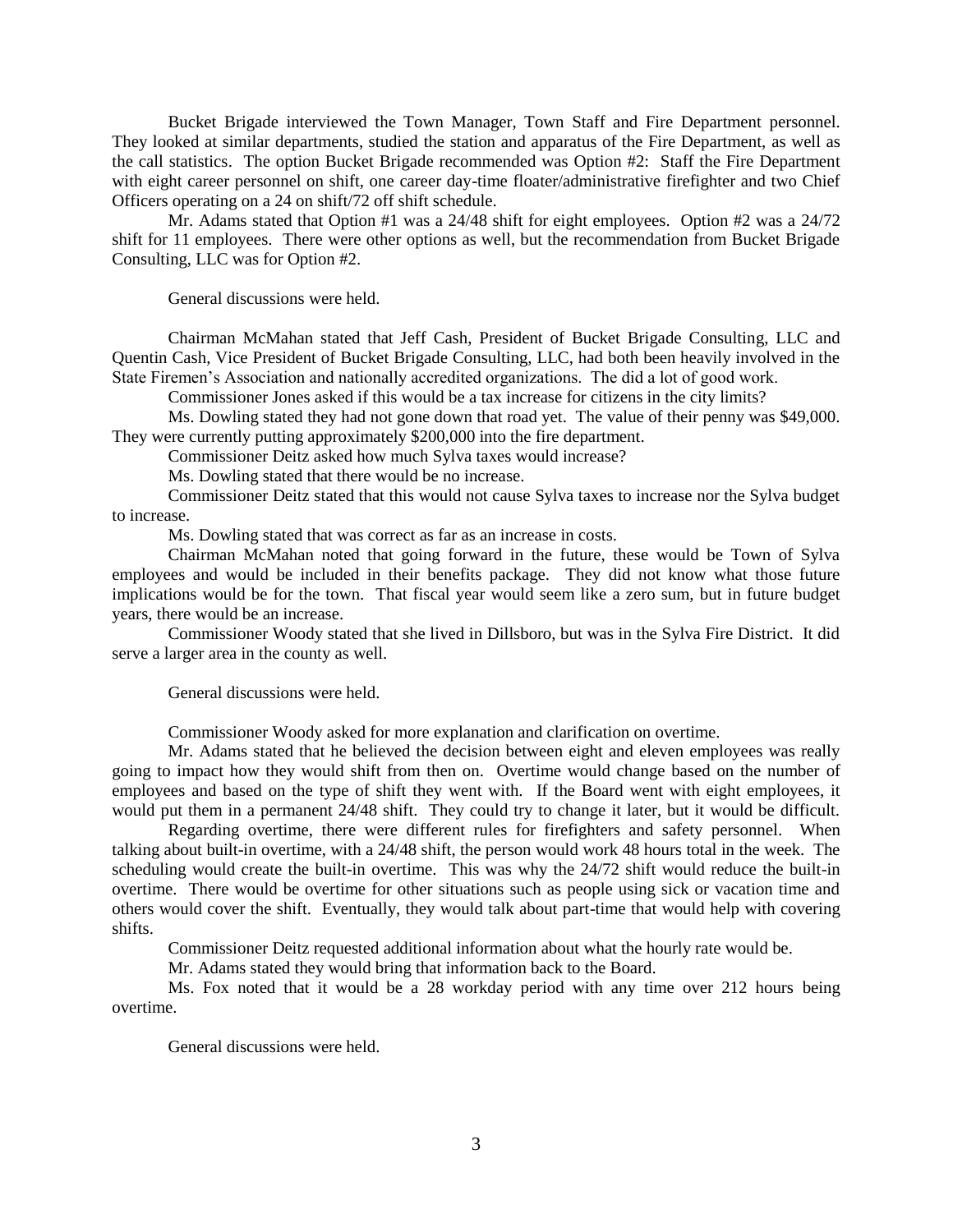**(h)** Chief Beck stated that if they went with 11 people, it would give them 24 hours per month to call them back in for training, fires, etc., which would not be overtime and was in the recommendation. The first recommendation from Bucket Brigade was for Option #2 with 11 people and a 24/72-hour shift.

Having 11 people would also be more helpful during a structure fire. This would allow for "two in, two out" that was recommended and would have enough people to run the trucks, which was a safety issue. This would help the entire county, not just Sylva. Also, call volume had increased 8.99% over the last several years. Bucket Brigade projected call volume to go to 1,208 in 2025. This was one reason they felt they needed 11 people.

Commissioner Jones stated with the three cents per 100, how would that affect someone inside the city limits? He had a conversation with an insurance agent who indicated within the city limits, the average homeowner would be saving approximately \$50 per year with the better insurance rating with the additional personnel at the fire department. A business could be close to \$250 in savings.

Chairman McMahan stated that it would not be limited to the city limits, it would include anywhere within their response district. This could prompt a new inspection.

Commissioner Woody asked Ms. Dowling if certain standards would be used to hire these positions?

Ms. Dowling stated that yes, they would have standards for firefighters like police.

Commissioner Jones asked if the standards were different than with the police?

Ms. Dowling stated yes, there were certifications for firefighters. They had gotten recommendations for job descriptions and advertisements from their Salary Study and from Bucket Brigade.

Commissioner Jones requested to see that information in the future.

Commissioner Stribling asked if they were going to try and hire local folks first?

Ms. Dowling stated yes, they would love to hire local.

Chairman McMahan stated they were not going to make a decision that day. They were still learning, trying to understand and gather information.

Mr. Adams stated he wanted to clarify that the rules for firemen was 212 hours per month in a 28 day period. There was potential to have built-in overtime, but it would not always be that way.

The deadline for a decision would be June 14<sup>th</sup> or 15<sup>th</sup> in order for the Board to adopt a budget on June 21<sup>st</sup>. He would include this item on the budget and then the Board would make the final decision to proceed forward.

*Informational item.*

(3) **MEETING CALENDAR**: Mr. Adams stated that on May 17<sup>th</sup> he would present his recommended budget to the Board. He presented the tentative upcoming meeting calendar:

| 05-17-2022 | Tuesday  | $1:00 \text{ pm}$ | <b>Regular Meeting</b>        |
|------------|----------|-------------------|-------------------------------|
| 05-23-2022 | Monday   | 8:30 am           | <b>Special Budget Meeting</b> |
| 05-24-2022 | Tuesday  | 8:30 am           | <b>Special Budget Meeting</b> |
| 06-07-2022 | Tuesday  | $5:55$ pm         | Public Hearing - Budget       |
| 06-07-2022 | Tuesday  | $6:00 \text{ pm}$ | <b>Regular Meeting</b>        |
| 06-09-2022 | Thursday | $1:00 \text{ pm}$ | <b>Special Budget Meeting</b> |
| 06-10-2022 | Friday   | $1:00$ pm         | <b>Special Budget Meeting</b> |
| 06-14-2022 | Tuesday  | $1:00$ pm         | <b>Work Session</b>           |
| 06-21-2022 | Tuesday  | $1:00$ pm         | <b>Regular Meeting</b>        |

Chairman McMahan stated that on May  $17<sup>th</sup>$ , Mr. Adams would present the Manager's Budget, which would include funding the Sylva Fire Department, the Glenville-Cashiers Rescue Squad Building, the EMS Salary Increases and the Cullowhee Recreation Center expansion. All of those tax increases would be included in the recommended budget. It would be up to the Board to make the decision to leave them or pull some of those out.